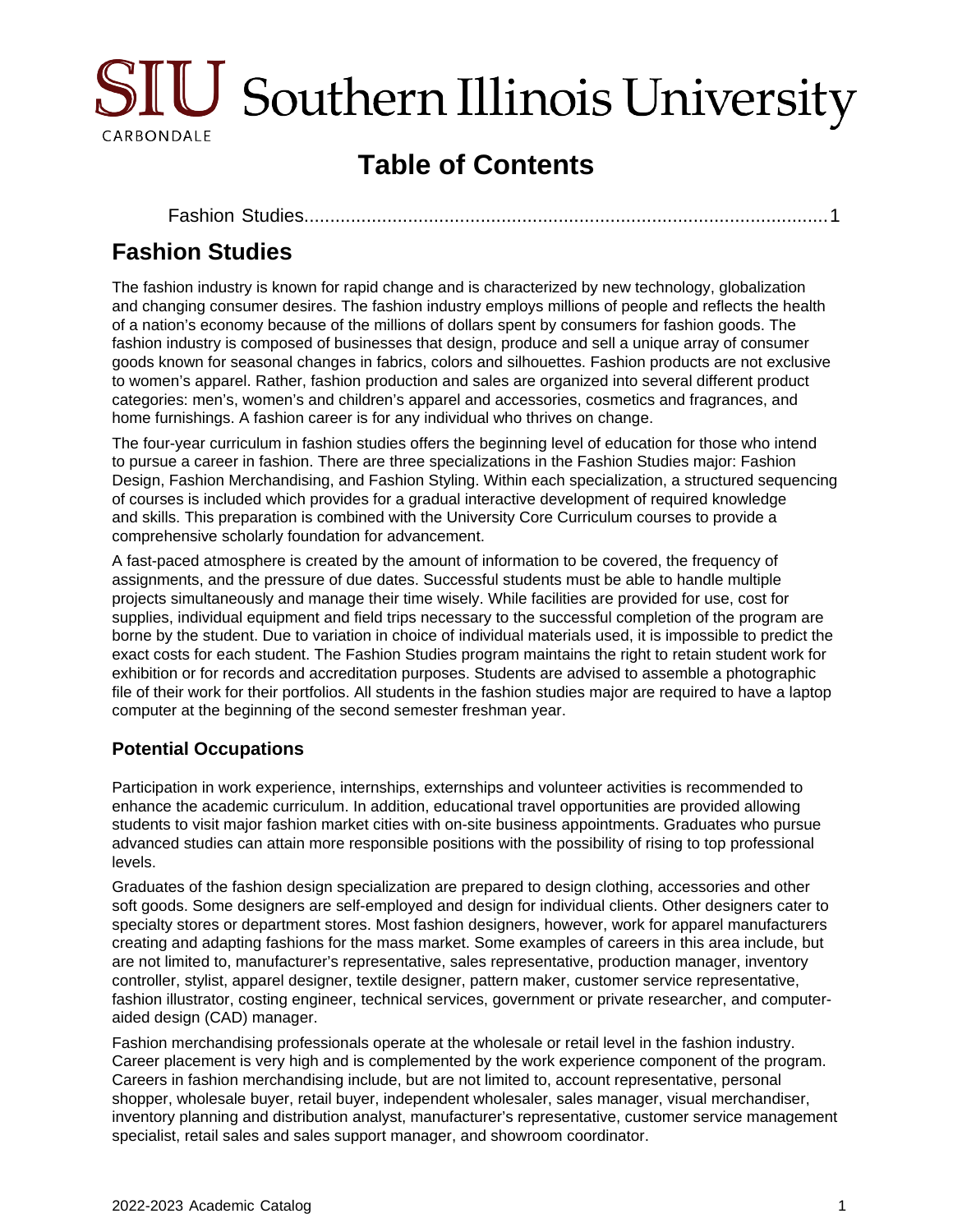Fashion stylists work for companies such as designers, fashion houses, magazines, newspapers, retailers, online merchandisers, catalog publishers, television and film production houses, public relations firms, advertising agencies, and music producers. Fashion stylists may work as wardrobe consultants for agents, celebrities (e.g., in the sports or entertainment industries), or wealthy clients to prepare their clients for important events. Many stylists establish their own businesses as independent contractors. They give seminars or conduct classes with individuals, groups, or companies to provide information about fashion and accessories. Fashion stylists evaluate clients' physical attributes, lifestyle, and fashion style and recommend fashion choices that will assist clients to achieve and maintain their desired image. A fashion stylist has specific responsibilities for a photo shoot, fashion show, music video, film or event. Fashion stylists plan creative solutions to a design brief while working in teams composed of photographers, designers, lighting technicians, and set builders. They meet with directors or producers and gain a clear vision of the overall goal; they are then responsible for assembling apparel, accessories, props, and essentials for creating a desired image. Fashion stylists scout locations, create a mood by selecting and setting up appropriate props, fashions, accessories, and models to fit the theme. They coordinate colors and styles and ensure that everything is ready.

#### **Selective Admission and Grade Requirements**

Prospective students attending another college or university prior to transferring to Southern Illinois University Carbondale should concentrate on completing courses articulated or approved as substitutes for Southern Illinois University Carbondale's University Core Curriculum requirements. Prior to taking courses that appear to equate to the professional sequence, the applicant should consult with a program representative.

Students must pass all Fashion Studies prefix courses with a minimum grade of C in order to satisfy prerequisites and to graduate. If a student receives a grade of F three times in the same course, the course cannot be taken again. Students cannot repeat FASH Prefix courses in which they received a grade of C or better.

| <b>Degree Requirements</b>                                                                                                                                                                                         | <b>Credit Hours</b> |
|--------------------------------------------------------------------------------------------------------------------------------------------------------------------------------------------------------------------|---------------------|
| University Core Curriculum Requirements - As per University requirements for<br>baccalaureate degrees, but must include AD 207A, AD 207B, AD 207C (select two)                                                     | 39                  |
| Requirements for Major in Fashion Studies                                                                                                                                                                          | 81                  |
| Major Core requirements                                                                                                                                                                                            | 33                  |
| The following courses are required for all Fashion Studies<br>majors: FASH 101, FASH 102, FASH 172, FASH 241,<br>FASH 281, FASH 330, FASH 340, FASH 441, FASH 442,<br>FASH 462, (FASH 431 or FASH 432 or FASH 433) |                     |
| Specialization Requirements                                                                                                                                                                                        | 48                  |
| Total                                                                                                                                                                                                              | 120                 |

#### **Bachelor of Science (B.S.) in Fashion Studies**

#### **Fashion Design Specialization**

In the fashion design specialization, students learn about all facets of the apparel and textile industries from raw materials to the consumer. This encompasses knowledge of textiles and fashion design from product development through promotion and distribution.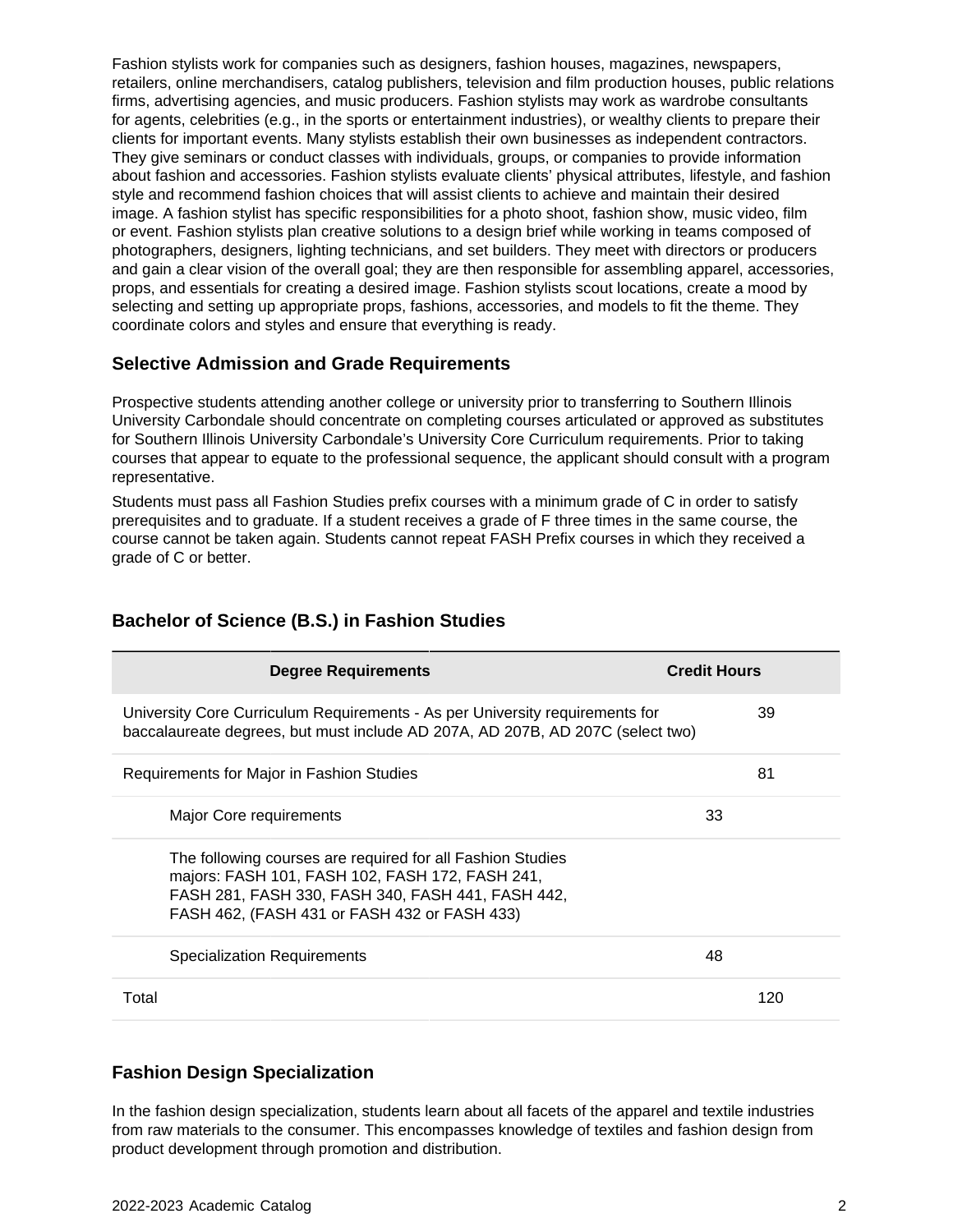The curriculum focuses on fashion design, production and merchandising strategies to develop the skills necessary to work in the fashion industry. Courses provide instruction for students in all aspects of the industry including development and trends of national and foreign fashion; fibers, fabrics, and finishes basic to the selection, use and care of textiles; basic fashion production; current technology in computeraided design; visual analysis of fashion; fashion sketching; pattern drafting; pattern grading; patternmaking techniques; draping; and history of fashion. In addition to knowledge of the fashion industry, students may obtain background and skills in art, history, journalism, theater, marketing, business management, production management, finance and accounting. A variety of opportunities are available to assess student learning in fashion design, production, and textiles, including comments on garments selected for the annual senior fashion show, senior portfolio review and evaluation from on-site field experience supervisors.

#### **B.S. Fashion Studies - Fashion Design Specialization Degree Requirements**

| <b>Degree Requirements</b>                                                                                                                                          | <b>Credit Hours</b> |
|---------------------------------------------------------------------------------------------------------------------------------------------------------------------|---------------------|
| Requirements for Fashion Design Specialization                                                                                                                      | 36                  |
| To include FASH 111, FASH 112, FASH 121, FASH 251,<br>FASH 252, FASH 272, FASH 311, FASH 351, FASH 352,<br>FASH 451, FASH 452, (FASH 431, FASH 432, or FASH<br>433) | 36                  |
| AD 110, Art and design (Select)                                                                                                                                     | 6                   |
| <b>Professional Electives</b>                                                                                                                                       | 6                   |
| Total                                                                                                                                                               | 48                  |

### **Fashion Merchandising Specialization**

The fashion merchandising specialization offers in-depth study of the process of planning, negotiating, acquiring, selling and evaluating merchandise throughout the distribution channel. It is designed for students interested in product sales careers at the wholesale or retail level. Students acquire knowledge of merchandise, sales techniques, and trends in the market place and customer service. This specialization assumes a global perspective and is complemented by business courses to allow for career flexibility. In addition to knowledge of the fashion industry, students are encouraged to develop a background and related skills in art, marketing, or management. Because fashion production takes place worldwide, developing and/or enhancing writing and speaking skills in a second language such as Spanish, French, or Chinese is also encouraged.

Courses provide instruction to students in all aspects of fashion product sales – from product conception, sales floor visual merchandising plans, seasonal sales plan, and promotional campaigns. All courses include analytical skills necessary to interpret sales data and consumer behaviors. Fashion merchandising students are required to gain on-the-job work experience for course credit.

### **B.S. Fashion Studies - Fashion Merchandising Specialization Degree Requirements**

| <b>Degree Requirements</b>                            | <b>Credit Hours</b> |
|-------------------------------------------------------|---------------------|
| Requirements for Fashion Merchandising Specialization | 15                  |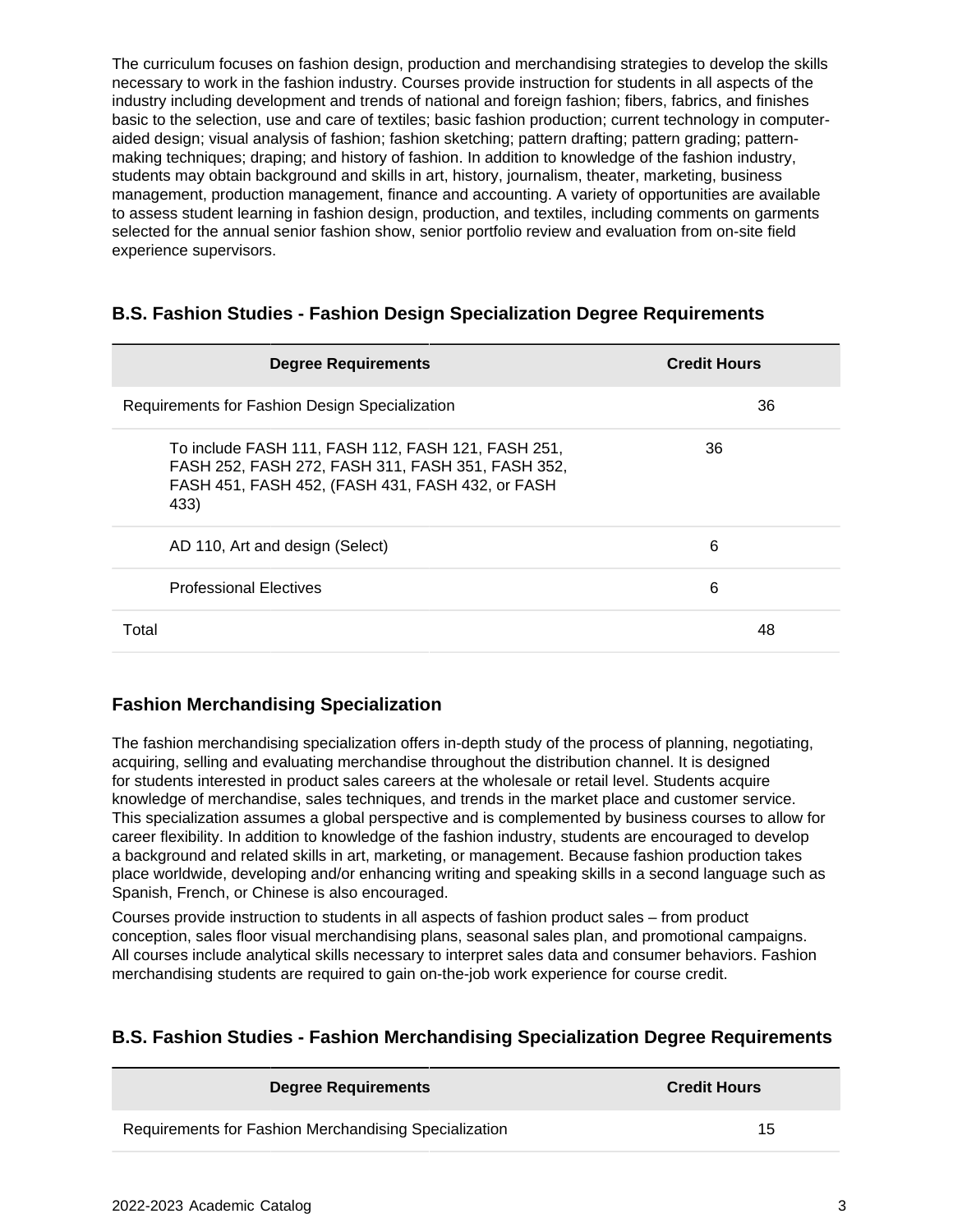| <b>Degree Requirements</b>                                                              | <b>Credit Hours</b> |
|-----------------------------------------------------------------------------------------|---------------------|
| To include FASH 282, FASH 381, FASH 482, FASH 492<br>(or approved substitute), FASH 491 | 15                  |
| ACCT 220                                                                                | 3                   |
| MGMT                                                                                    | 3                   |
| PSYC 323 (Prerequisite: PSYC 102)                                                       | 3                   |
| MKTG 304, MKTG 305, MKTG 363, MKTG 401 plus 3<br>additional hours in MKTG               | 15                  |
| <b>Professional Electives</b>                                                           | 9                   |
| Total                                                                                   | 48                  |

### **Fashion Styling Specialization**

The fashion styling curriculum focuses on professional practices necessary to be successful as a fashion stylist. The different types of styling are covered and professional practices within each type are explained. The program is designed to include courses from across campus that will support the fashion curriculum. To allow students to customize their program to the particular types of styling in which they are interested, professional electives may be selected from specified classes in Cinema and Photography, Communication Studies, English, Journalism, Music, Radio, Television, & Digital Media, Sociology, and Theater. A wide range of projects are included in classes to provide students experience with different types of styling.

The fashion styling specialization is designed so students can easily transfer into the program and within two to three years can earn a B.S. in Fashion Studies with a Fashion Styling specialization. Customized academic plans can be developed for licensed cosmetologists. Please contact the program director or advisor for further information.

### **B.S. Fashion Studies - Fashion Styling Specialization Degree Requirements**

| <b>Degree Requirements</b>                                                                         | <b>Credit Hours</b> |
|----------------------------------------------------------------------------------------------------|---------------------|
| Requirements for Fashion Styling Specialization                                                    | 18                  |
| To include FASH 121, FASH 232, FASH 282, FASH 333,<br>FASH 472, (FASH 431 or FASH 432 or FASH 433) | 18                  |
| AD 110                                                                                             | 3                   |
| <b>Professional Electives</b>                                                                      | 27                  |
| Total                                                                                              | 48                  |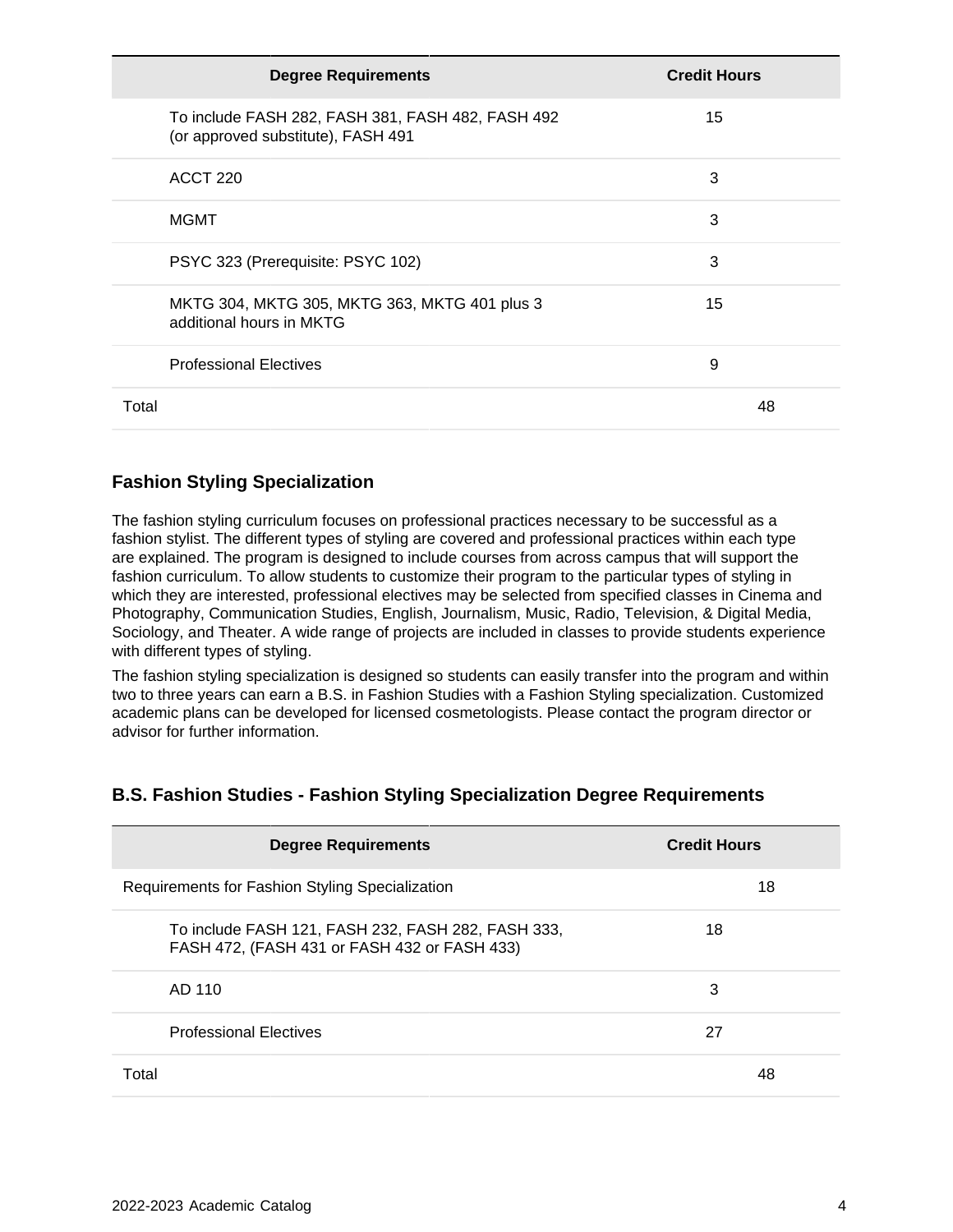## **Fashion Studies Courses**

**FASH101 - Careers in Fashion** Explores the wide range of careers and key activities at each level of the fashion industry; raw materials manufacturing, product development, apparel manufacturing, retailing, and promotion. Credit Hours: 3

**FASH102 - Basic Principles of Clothing Design** Course content will include aesthetic, cultural, historical, psychological and social aspects of the basic elements and principles of clothing design. Restricted to major in Fashion Studies. Credit Hours: 3

**FASH111 - Fashion Production I** Beginning skills in fitting, construction, and pattern and fabric usage. Restricted to major in Fashion Studies. Studio fee: \$36. Credit Hours: 3

**FASH112 - Fashion Production II** Intermediate skills in fitting, construction, and pattern and fabric usage. Prerequisite: FASH 111. Restricted to major in Fashion Studies. Studio fee: \$36. Credit Hours: 3

**FASH121 - Fashion Illustration** Introductory illustration course concentrating on developing skills necessary to create fashion illustrations and working drawings. Focus on designing apparel for women, men, and children. Prerequisite: AD 110. Credit Hours: 3

**FASH172 - Visual Communication in Fashion** Beginning skills in Adobe Illustrator and Adobe Photoshop for fashion rendering of story boards, trend boards, and product design. Prerequisite: FASH 101, FASH 102 with grades of C or better. Restricted to FASH major. Credit Hours: 3

**FASH232 - Fashion Styling** Consulting and working with a client in the capacity of a wardrobe stylist, including fit, clothing selection for a variety of body types, clothing selection for specific occasions and events, personalization of style/image. Prerequisite: FASH 101, 102, 172 with grades of C or better. Restricted to Fashion Studies majors. Credit Hours: 3

**FASH241 - Textiles I** Introduction to the study of textiles with focus on fiber, fiber properties, legal and environmental issues in the textile industry. Restricted to majors in Fashion Studies and Interior Design. Studio fee: \$36. Credit Hours: 3

**FASH251 - Flat Patternmaking and Drafting** Drafting and fitting basic patterns; making sloper; making styles through flat pattern manipulation and drafting; testing and refining patterns to provide perfect fit. Prerequisite: FASH 112 with a grade of C or better. Restricted to major in Fashion Studies. To be taken concurrently with FASH 252. Studio fee: \$36. Credit Hours: 3

**FASH252 - Draping** Application of draping principles and techniques. Prerequisite: FASH 112, 121 with grades of C or better. Must be taken concurrently with FASH 251. Restricted to major in Fashion Studies. Studio fee: \$36. Credit Hours: 3

**FASH258 - Work Experience** Credit granted for past work experience while employed in business, industry, labor, government service or military organizations. Credit determined by program director evaluation. Prerequisite: completion of 12 semester hours of Fashion Studies courses with C or better. Restricted to major in Fashion Studies or consent of instructor and program director. Credit Hours: 1-30

**FASH259 - Occupational Education** A designation for credit granted for past occupational educational experiences related to the student's educational objectives. Credit will be established by program director evaluation. This credit may only be applied at the 100- and 200-level for the fashion studies degree unless otherwise determined by the director. Credit Hours: 1-60

**FASH272 - Computer-Aided Apparel Design** Hands-on experience in computer patternmaking and grading. Prerequisite: FASH 251. Restricted to major in Fashion Studies. Studio fee: \$36. Credit Hours: 3

**FASH281 - Fashion Promotional Strategies** The study of promotional techniques unique to the fashion industry. Emphasis is placed on methods used at the point-of-sale to sell merchandise to the final consumer. Promotional methods to include: sales floor layouts and design, personal selling and specialized customer service department. Prerequisite: FASH 101, 102 with grades of C or better. Restricted to major in Fashion Studies. Credit Hours: 3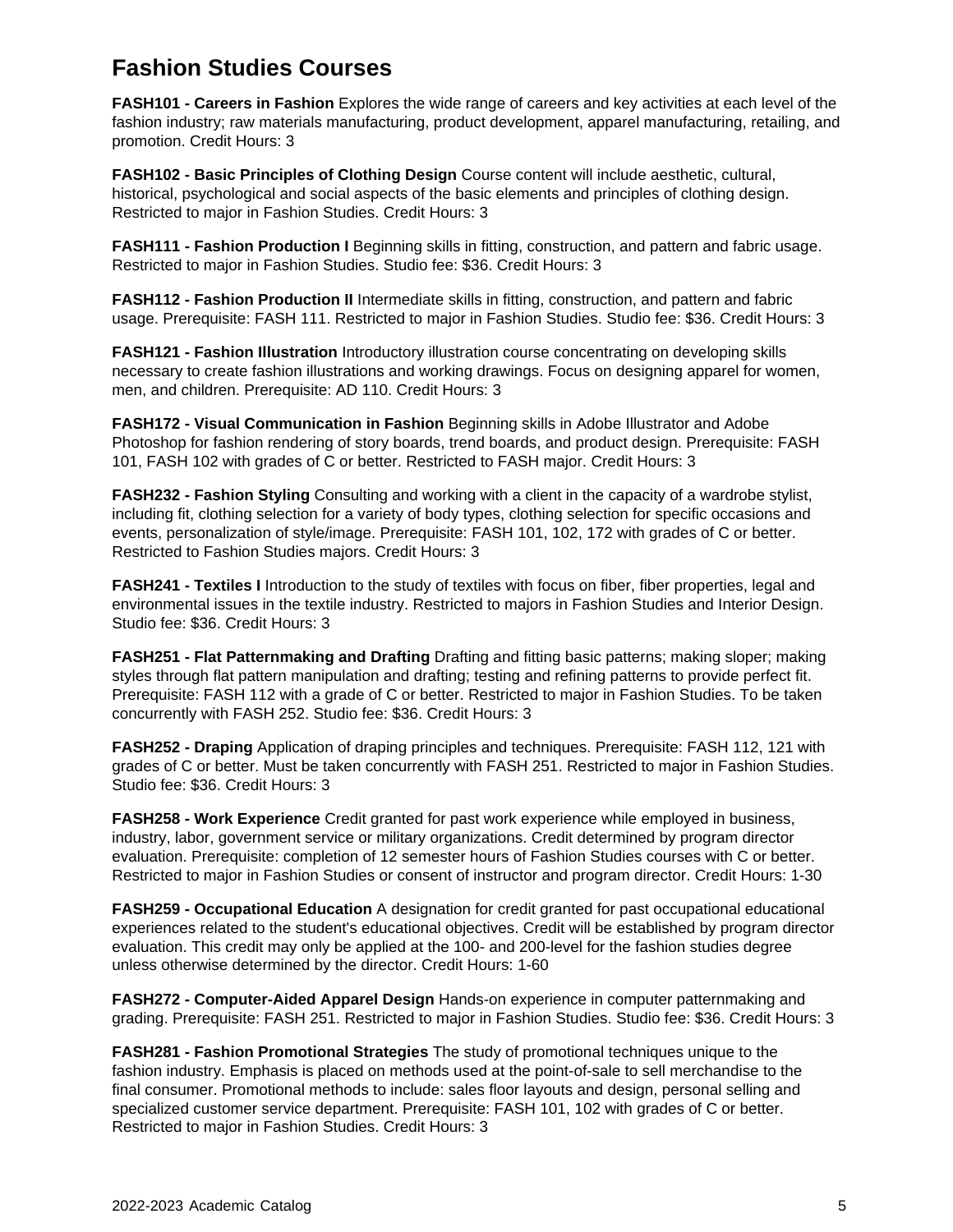**FASH282 - Fashion Event Planning** The study of event planning, emphasis placed on fashion/ stylist related events. Planning includes selecting and sourcing clothing, accessories, and other props, budgeting, establishing dates, selecting and reserving event sites, acquiring permits, working with vendors, and assessing the client's image and communication needs. Prerequisite: FASH 281. Restricted to Fashion Studies majors. Credit Hours: 3

**FASH311 - Fashion Production III** Advanced skills in fitting, construction, patterning, and fabric usage. Introduction to apparel line development. Prerequisites: FASH 251 and FASH 252 with grades of C or better. Restricted to major in Fashion Studies. Studio fee: \$36. Credit Hours: 3

**FASH330 - Fashion Forecasting and Trend Analysis** Perform in-depth analysis of current and future trends in lifestyle, business, ready-to-wear, art, and other cultural, economic, marketing, political factors. Study techniques and procedures for identifying and forecasting fashion trends based on research and analysis. Prerequisite: FASH 101, 102. Restricted to Fashion Studies majors. Credit Hours: 3

**FASH333 - Advanced Styling** This course will address current styling issues and techniques, with a hands-on approach to consulting and working with clients, photo shoot creation, portfolio building and the explorations of various styling career opportunities and expectations. Prerequisite: FASH 101, 102, 172, 232 with grades of C or better. Restricted to Fashion Studies majors or consent of the instructor. Studio fee: \$36. Credit Hours: 3

**FASH340 - Textiles II** Advanced course in textiles focused on textile product performance due to the following factors: yarn classifications, fabrication methods, special finishes, dyeing and printing techniques. Prerequisite: FASH 241. Studio fee: \$36. Credit Hours: 3

**FASH351 - Advanced Patternmaking** Advanced patternmaking and draping skills applied to original designs. Prerequisite: FASH 121, 251, 252, 272, 311. Restricted to major in Fashion Studies. Studio fee: \$36. Credit Hours: 3

**FASH352 - Experimental Custom Apparel Design** Development of apparel to meet aesthetic, structural and functional needs; problem solving for exceptional proportions, rehabilitation, activity, performing arts, new technology, materials and environment. Prerequisite: FASH 121, 251, 252, 311. Restricted to major in Fashion Studies. Studio fee: \$36. Credit Hours: 3

**FASH381 - Fashion Merchandising Mathematics** A comprehensive introduction to the financial management of merchandising fashion goods: merchandising and retailing concepts, managerial planning and decision-making processes, and mathematical formulas used in retail operations. Prerequisite: FASH 101 and ACCT 220 with grades of C or better. Restricted to Fashion Studies majors or consent of instructor. Credit Hours: 3

**FASH392 - Field Study I** Study of, and tours to apparel manufacturers, markets, museums, retailers, testing laboratories, textile mills, trade associations and other areas of interest within the softgoods industry. Variable credit with a maximum of six hours. Prerequisite: nine hours in Fashion Studies. Restricted to major in Fashion Studies. Mandatory Pass/Fail. Special approval needed from the instructor. Credit Hours: 1-3

**FASH398 - Independent Study I** Independent study for qualified freshmen and sophomore students in fashion design, merchandising, and styling. Fashion Studies. Restricted to major in Fashion Studies or consent of instructor and school director. Credit Hours: 1-3

**FASH431 - Ethnic Dress** The study of ethnic dress in non-western cultures, with attention to aesthetics, symbolism and uses of ethnic dress. Cultures studied may vary with each offering. May be repeated for credit. Credit Hours: 3

**FASH432 - Historic Clothing: Western Cultures** Development of clothing in Western civilization to 1850. Consideration of social, economic, aesthetic factors and technical innovations influencing clothing. Credit Hours: 3

**FASH433 - History of Western Costume 1860 to Present** Evolution of Western costume from 1860 through the present time. Emphasis on the interrelationship between costume, social, political, economic, and technical changes. Credit Hours: 3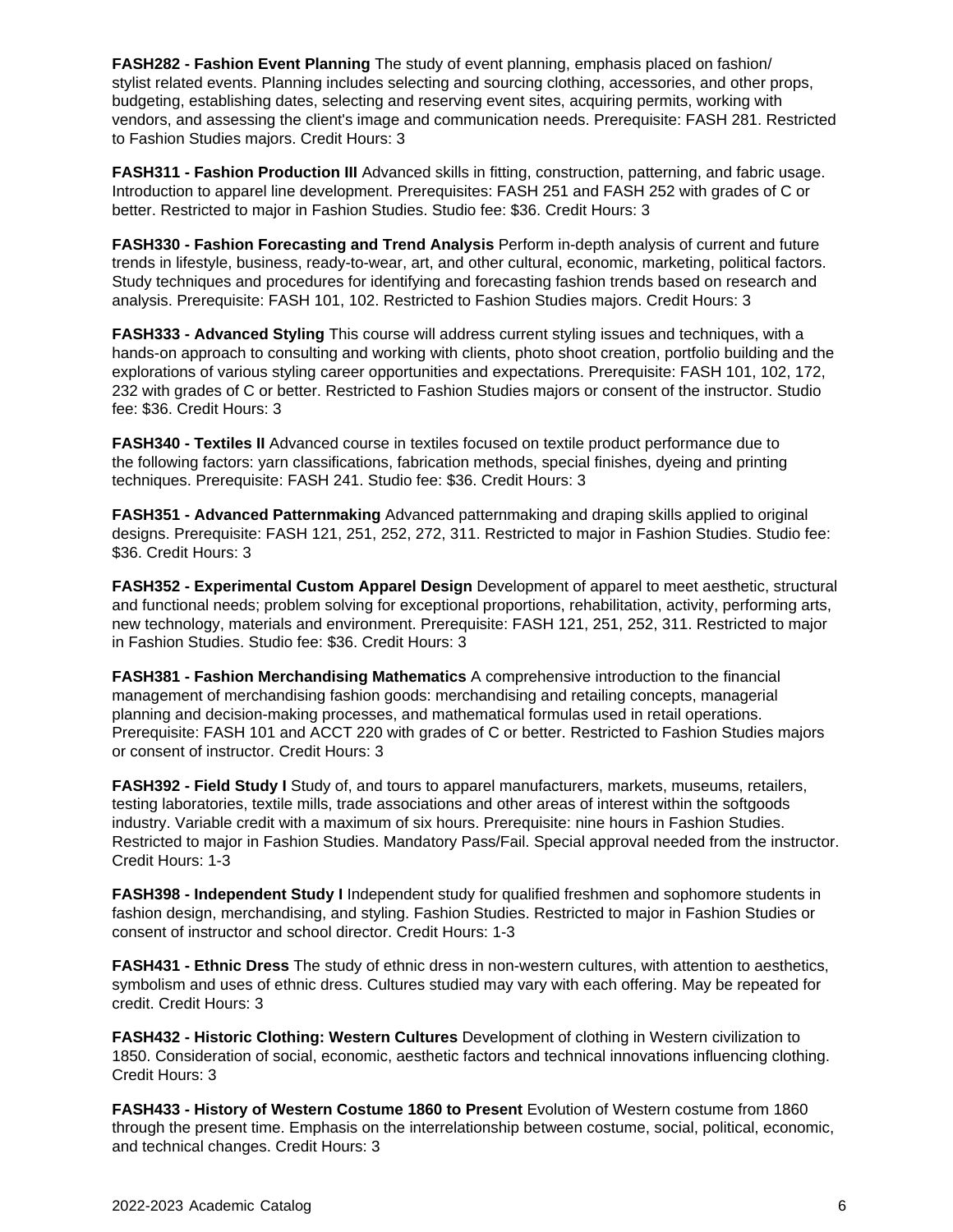**FASH441 - Fashion Product Analysis** Examines how quality and value of apparel products are visually evaluated by industry and consumers. Prerequisite: FASH 101, 241. Credit Hours: 3

**FASH442 - Fashion Industry in the Global Economy** Emphasizes the issues and importance of the role the United States' softgoods industry plays in the global economy. Not for graduate credit. Prerequisite: FASH 340. Restricted to major in Fashion Studies or consent of instructor. Credit Hours: 3

**FASH451 - Senior Fashion Design Studio I** Design a line, write garment specifications and sequence of operations, determine work flow and calculate production costs. Prerequisites: FASH 121, 251, 252, 311. Restricted to major in Fashion Studies. Mandatory Pass/Fail. Studio fee: \$36. Credit Hours: 3

**FASH452 - Senior Fashion Design Studio II** Business principles of apparel design, including systems, forms and logistics of money and materials. Functions and responsibilities of the fashion designer. Career opportunities in the fashion industry. Prerequisite: FASH 121, 251, 252, 311, 451. Restricted to major in Fashion Studies. Mandatory Pass/Fail. Studio fee: \$36. Credit Hours: 3

**FASH462 - Fashion Motivation** Psychological motivation for wearing clothing, societal functions of clothing, cultural differences in dress. Prerequisite: FASH 102 with a grade of C or better. Restricted to Fashion Studies majors and senior standing or approval of instructor. Credit Hours: 3

**FASH472 - Professional Development in Styling** Career and business principles for fashion stylists, including development and preparation for entry into the fashion stylist career. Prerequisite: FASH 333 or concurrent enrollment in FASH 333 with a grade of C or better. Restricted to major in Fashion Studies or consent of instructor. Credit Hours: 3

**FASH482 - Fashion Merchandising** Focus on the entire process of fashion merchandising: strategic planning; branding; trend forecasting; consumer research; product development; buying, pricing, and costing; product sourcing or manufacturing; retail operations; and presentation to the consumer. Prerequisite: FASH 381 with a grade of C or better. Restricted to major in Fashion Studies or consent of instructor. Not for graduate credit. Credit Hours: 3

**FASH491 - Personnel Issues in Fashion Retailing** Identification and examination of personnel matters and the job search process in the fashion retail workplace. Not for graduate credit. Prerequisite: FASH 101. Restricted to junior standing, and major in Fashion Studies. Credit Hours: 3

**FASH492 - Field Experience** Supervised work experience in an approved position in the fashion industry. Clock hours to be arranged. Restricted to junior standing and major in Fashion Studies. Mandatory Pass/Fail. Credit Hours: 3

**FASH495 - Field Study II** Approved fashion field trip to regional and national fashion conferences, fashion weeks, or special education and professional events for fashion students. Class may be repeated for a maximum of 6 earned credit hours. Restricted to approval of instructor. Restricted to major in Fashion Studies. Mandatory Pass/Fail. Credit Hours: 1-3

**FASH496 - Professional Internship** Provides a supervised experience in a professional setting in the fashion industry. Activities must be related to the student's academic program and career objectives. Reports and assignments are required to be completed by the student. Mandatory pass/fail. Class may be repeated for a maximum of 6 earned credit hours. Restricted to Fashion Studies major and consent of supervising instructor. Credit Hours: 1-6

**FASH497 - Practicum** Application of work education skills and knowledge. Prerequisite: twenty hours in specialty. Approval of school director. Restricted to major in Fashion Studies. Mandatory Pass/Fail. Credit Hours: 1-3

**FASH498 - Independent Study II** Independent study for qualified junior and senior students in fashion design, merchandising or styling. Restricted to major in Fashion Studies or consent of instructor and school director. Credit Hours: 1-3